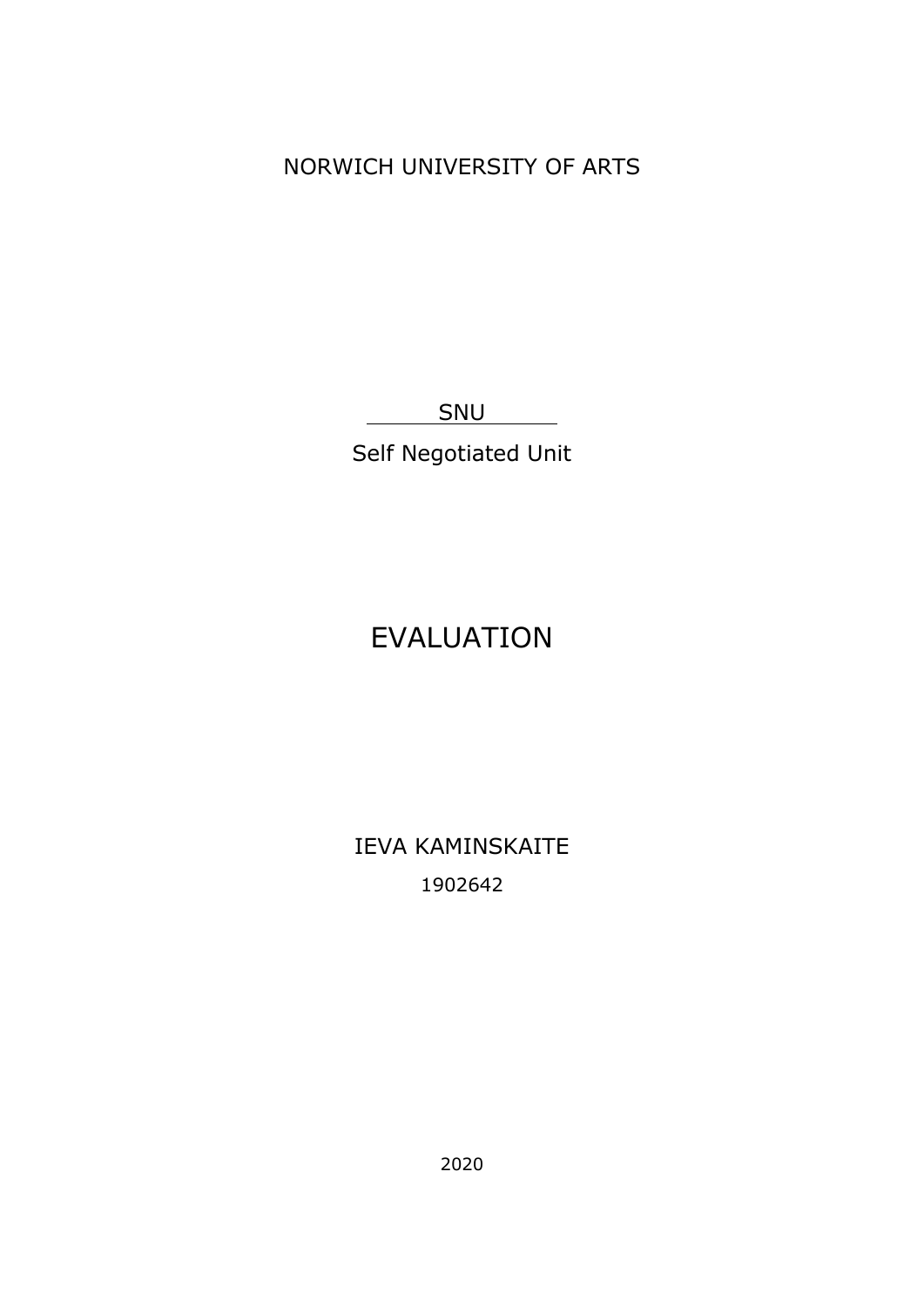# Contents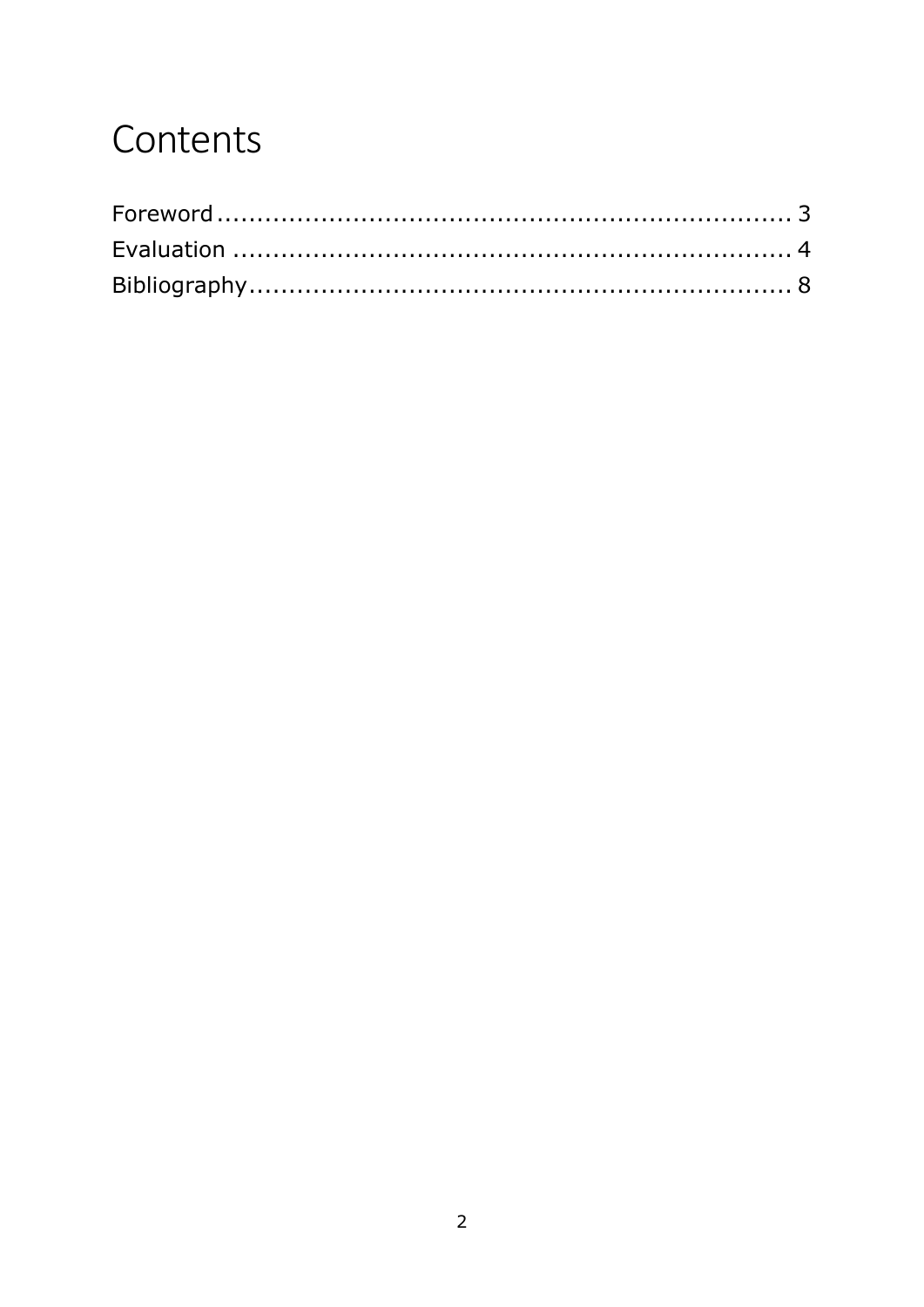#### <span id="page-2-0"></span>Foreword

We are experiencing difficult and different times. We were affected globally by invisible monster with such common symptoms. We had to cancel or change many of our life events.

We did not get a chance to visit London and people who were supposed to go to Berlin, had to stay at home.

These times brought so much uncertainty for students, how it affects their tuition, finances and mental health.

Being fine art student, I wish to show my artwork in person, to make sure full experience of the viewer. For example, to feel weight of bronze sculptures, to smell varnish on canvas, to see how work changes in different light.

When I placed my artwork and research on my website, it rather became flat and looked lesser. In my mind I am comparing it to my last trip to NUA studio, when I picked up as much as I can of my work and materials and still had to leave some behind.

I hope it will reflect the true value of it.

I hope that everyone's effort to make this situation less stressful will be successful.

I hope that we, as artists, had a creative point of view in this situation.

Stay safe

\*Word count not included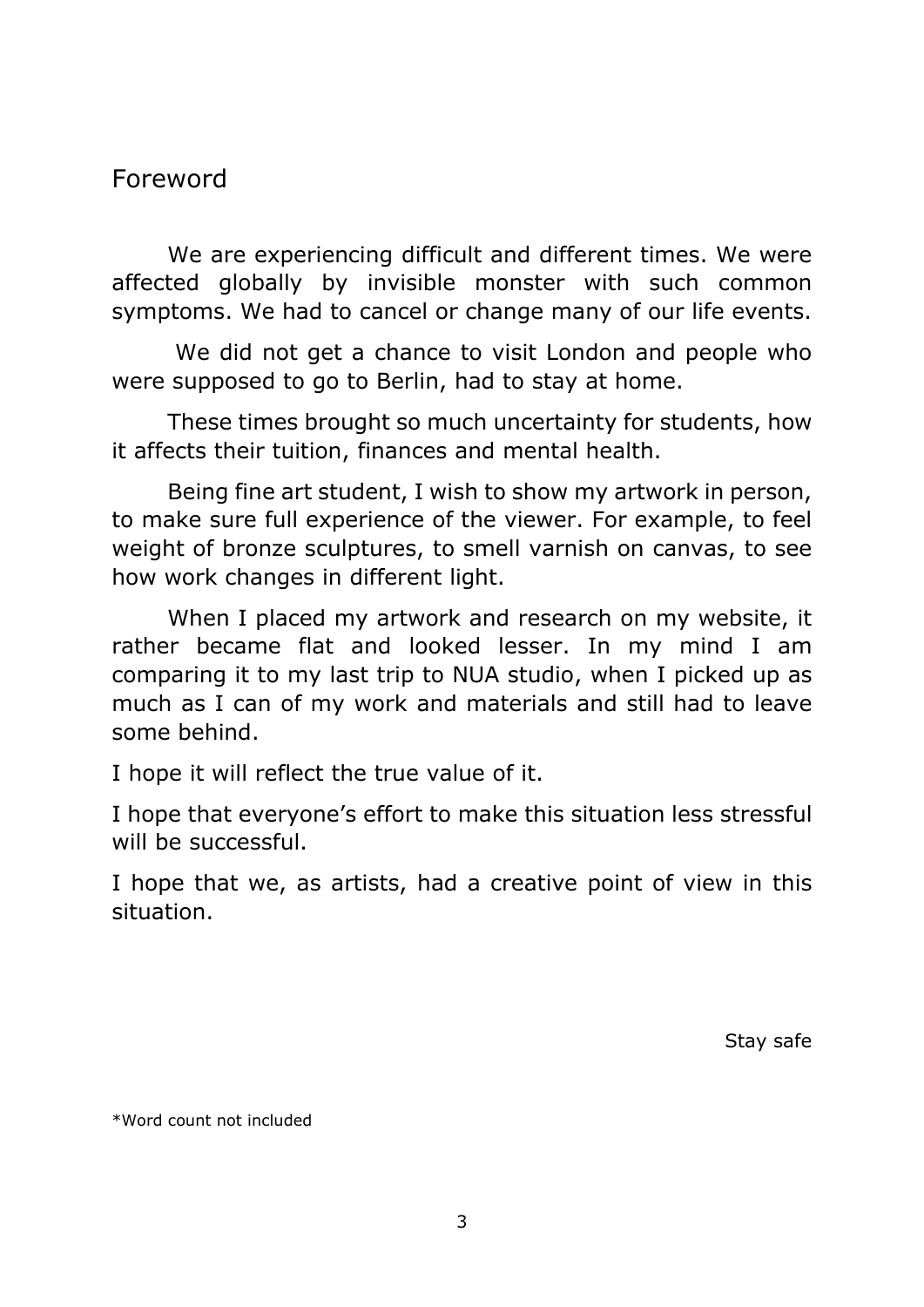#### <span id="page-3-0"></span>Evaluation

For my SNU (Self Negotiated Unit) I did two smaller projects and one main one. I would not be able to recall chronological order for them as I was working on most of it almost in the same time period. One of them was an air-drying clay *pancake face* sitting figure in a chair made of pegs. I simply wanted to explore pancake face figure and experiment with air drying clay. It was a complicated decision when deciding which unit it should be assigned to. I believe my choice was right as it was unusual approach to depicting *pancake faces*. Another piece was a *pancake face* head made of plaster of Paris. I was inspired to experiment with this medium by Frank Sidebottom which I researched last term and the curiosity of how it is made and how it would impact my creative path. And I believe my leading project for this unit was painting *pancake faces "Last Supper"* on a mirror. There are a few really important factors which led me towards this experiment. I believe by choosing to paint over old mirror I am supporting sustainability by giving it a different purpose. By experimenting with different paints and mirror surface I am gaining knowledge which I can I apply on future projects. Looking at subject of the painting which is traditional and one of the most popular and recognized paintings in world, it introduced me to the meaning of appropriation. Harris (2020, p. 2) states that "To compare oneself to such masters by copying their work was to elevate and situate oneself accordingly – to define oneself within and against the canon."

This unit invited us to "Get your hands dirty". I consider it to be the best way to find out what helps me to achieve better results and what might be not as successful as I aspire. As I was already familiar with working with air drying clay, there was not much of the difference. I must say, though that it helped discussing variety of it at the NUA shop and narrowing it down to one that meets my current needs. By making clay sculpture, I was mostly exploring the opportunities of alternative *pancake face* physique. Last term I was exploring the figure shape for *pancake face* as well. By comparing them I realise that each of them is unique and the creative process dictates character's proportions.

Before I had an idea to make plaster of Paris *pancake face* head, I watched both movies from the library and a lot of videos on YouTube about Frank Sidebottom. Both – character and creator – were inspiring, fascinating and nutty. Influenced by it and inspired to make as a *pancake face* head, I watched tutorials online, however, most videos included a real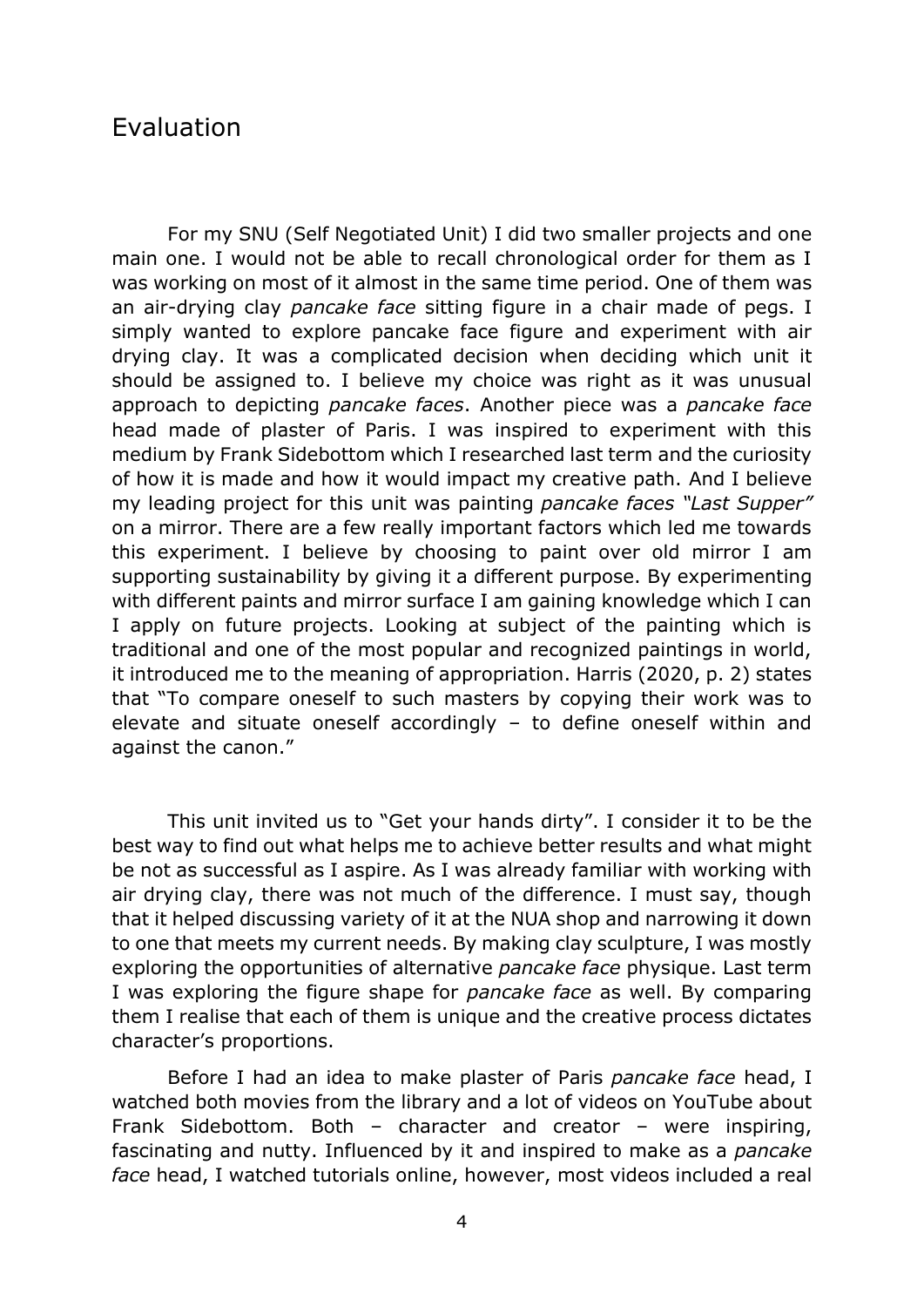person as a mould. As for *pancake face,* I just needed a round shape. I used a beach ball ( $\varnothing$  51 cm) because of its quite durable surface and possibility to deflate. In that way I make sure that project is sustainable, and I can reuse existing mould in the future. Facial features were created by taping hand formed foil tin onto the ball. This plaster head supposed to be as steppingstone for one more head ( $\varnothing$  107 cm) which I was debating to make either in plaster of Paris or fabric covered in "Paverpol". However, due to not being able to use studio space I decided not to go any further with it. However, wanting to explore a new medium I applied to other projects and used it for ASU2.

My leading project for SNU *pancake faces* "Last Supper" was most time consuming and required most experimentation. Before starting to paint it, I purchased small mirrors to explore which paint (acrylic or oil) works best on the surface and I get the desired result. I also was puzzled about the use of varnish. On one of the experiment paintings I applied varnish before painting just to analyse the effect. I was fond of the vivid colour outcome by painting with oil, however, drying time and smooth surface did prevent the paint from to the surface of the mirror, in result, I had difficulties painting in detail. While the intention of recreating one of the most recognisable artwork in the world led me to research about art appropriation. As an artist who seeks to be unique, it felt like stepping back by adapting my created theme to already existing work. Then came across an e-book that put my mind to ease, quoting:

"'Appropriation' in this sense is beyond the legalistic understanding, locating it in the vicinity of "plagiarism". It is not so much the ownership which is pointed to here, but rather the dimension of *proprius which* means something that is characteristic, that is part of oneself." (Lindner O. and Nicklas P., 2012 p.6)

Perhaps, it is liberating to know that even if it draws a fine line between appropriation and plagiarism, artists are still able to apply previous ideas to new artwork, and probably, have more attention.

Even though I had not one but several projects for this unit. I believe that most time consuming and despite interference of virus had been still fully completed, is pancake faces 'Last Supper'. Implementation of the idea was challenging, on the other hand, highly informative. I had great components thrown in mixer and hoping for the proper outcome. That's Leonardo Da Vinci's 'Last Supper' coming all the way from Convent of Santa Maria delle Grazie in Milan, Italy, being an example of Catholic church admired and cherished; an attempt to make sustainable art by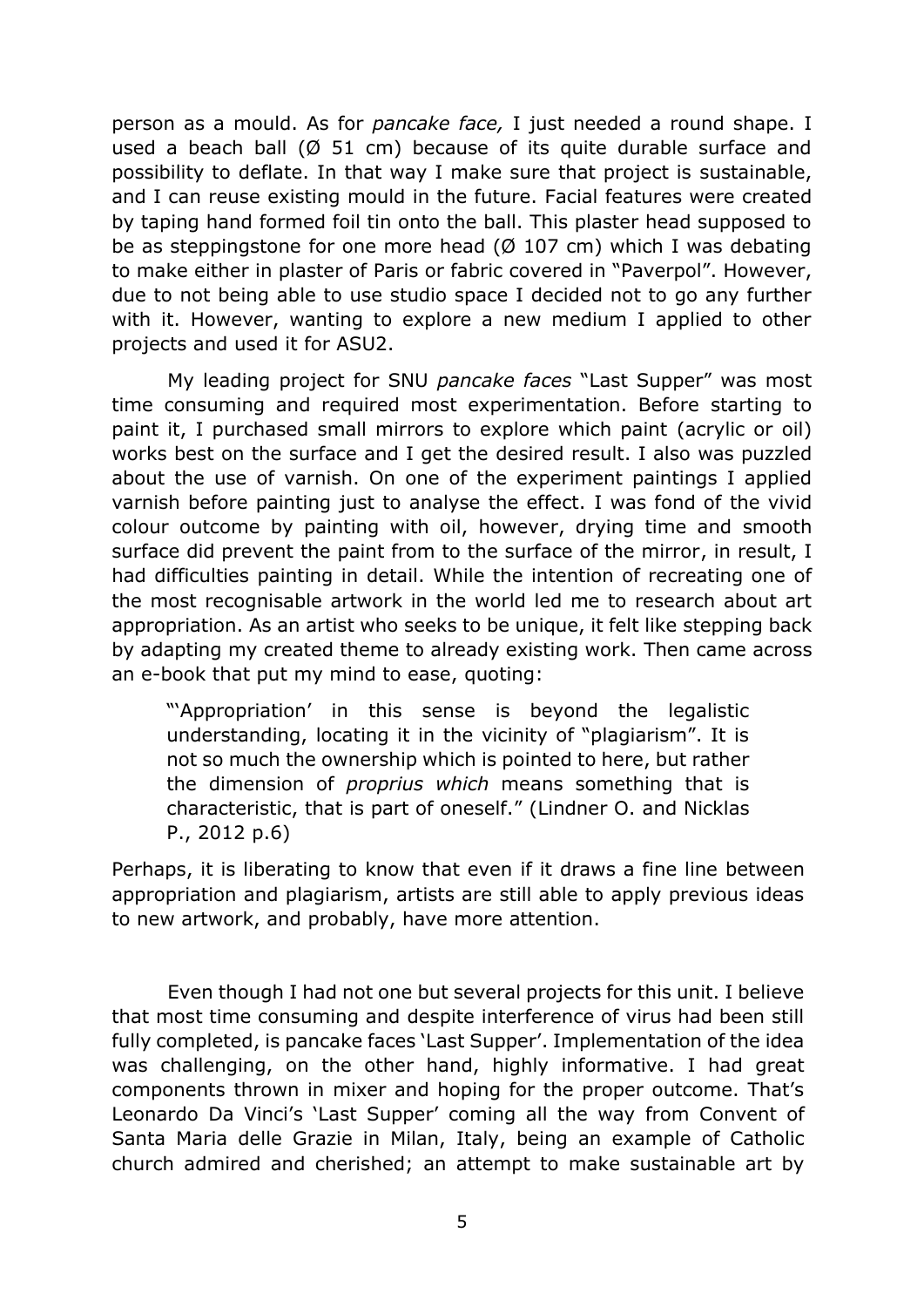painting on old mirror. As being inspired by giving a second life to objects that have been abandoned in the mass production world. By creating something on it, I believe I change the course of its journey and value; my created contemporary theme *pancake faces,* which I use as platform and experimentation for my creative work. In a doubt of how to collate something godly with humorous mockery. As Lindner and Nicklas states "In these attempts at definition, adaptation and appropriation are held against each other and defined in mutual respect to each other as two different intertextual strategies like pastiche and parody." (Lindner O. and Nicklas P., 2012 p.5).

From contemporary art point of view, I consider my version of 'last supper' is not as thoroughly modified. I left original setting, initial colour scheme of their garments, even most gestures and facial expressions. Looking at examples, I realise how widely this concept could have been used. However, I am pleased with result as my main goal was to introduce it to *pancake faces* theme and for the most part transform Jesus figure to apply new humorous, a bit grotesque representation overall.

As from the difficult side of painting on the mirror, I looked into Gerhard Richter and his approach to this difficult surface. Some of the artworks were covered in plain reflective paint. Colour and the reflection on the surface were considered to be artwork. In addition, he used to photograph them and paint over creating a feeling of several dimensions.

As a result, I believe I am embracing the golden middle of fitting within contemporary art, introducing sustainable art into my practice and adopt features of dominant culture.

Experience of exploration and experiment within my creative practise was essential. It opened roads of new ways to express my creativity. It was beneficial to my created theme *pancake faces* and finding new approach. As for air drying clay sculpture I am sure there are many different brands. I would to try to work with kiln fired clay as well. I would be curious of different outcomes, not just figure, shape of the body but also surface and how it affects the artwork.

Even though I had the most exciting experience of making plaster head, I still feel that the field has so much to offer and as I barely touched the surface. In the future I would like to make more detailed mould to be able to distinguish facial features. As mentioned before, due to lack of space a project when instead of plaster I would use material called "Paverpol". It would be a curious approach and I would look forward to experiment with new mediums and hope for different and greater results.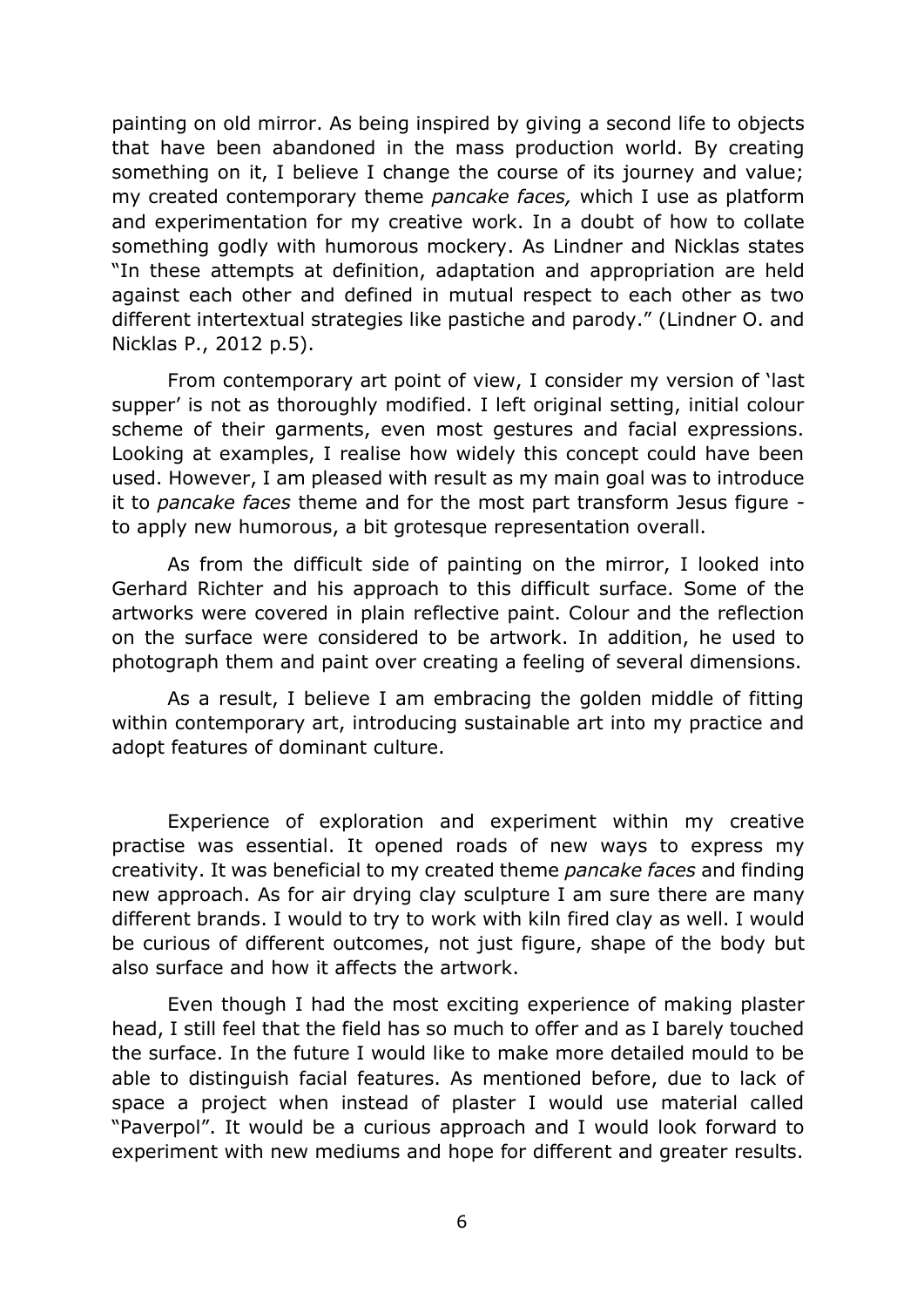As I call it – the leading project – *pancake faces* 'Last Supper' was the most challenging. The inner torn between feeling lacking of ideas and turning to appropriation. Even though in a book "Adaptation and Cultural Appropriation: literature, film and the Arts" Lindner and Nicklas states: "It is particularly important to realize that appropriation can be understood as part of the process of adaptation." (Lindner O. and Nicklas P., 2012 p.5). Moreover, internet is heaving with various interpretations of the 'Last Supper', so I should not be ashamed of exploring different ways of expressing my creative work. The amount of experiments I have done towards this project proved my determination towards result which pleases me. As any other project for this unit, I think there are still room to investigate and might come up with even greater results.

In conclusion, even though it was a lot of time and resources invested in this unit, I think it is still just the surface of what could be done in the future. Either if I choose to experiment more with sculpture, particularly with clay, maybe I could open online shop or look for retailers that would be interested in selling it in their stores. If I decide to experiment more with plaster of Paris and "Paverpol" and or other mediums and make enormous *pancake faces* heads, maybe they could find a place within art festivals or become stage decorations. As for painting on a mirror, either it is appropriation or not, that is an opportunity to make sustainable art on mirrors and find more new ways, more effective ways to expressing my creativity of *pancake faces*.

Word count - 1662